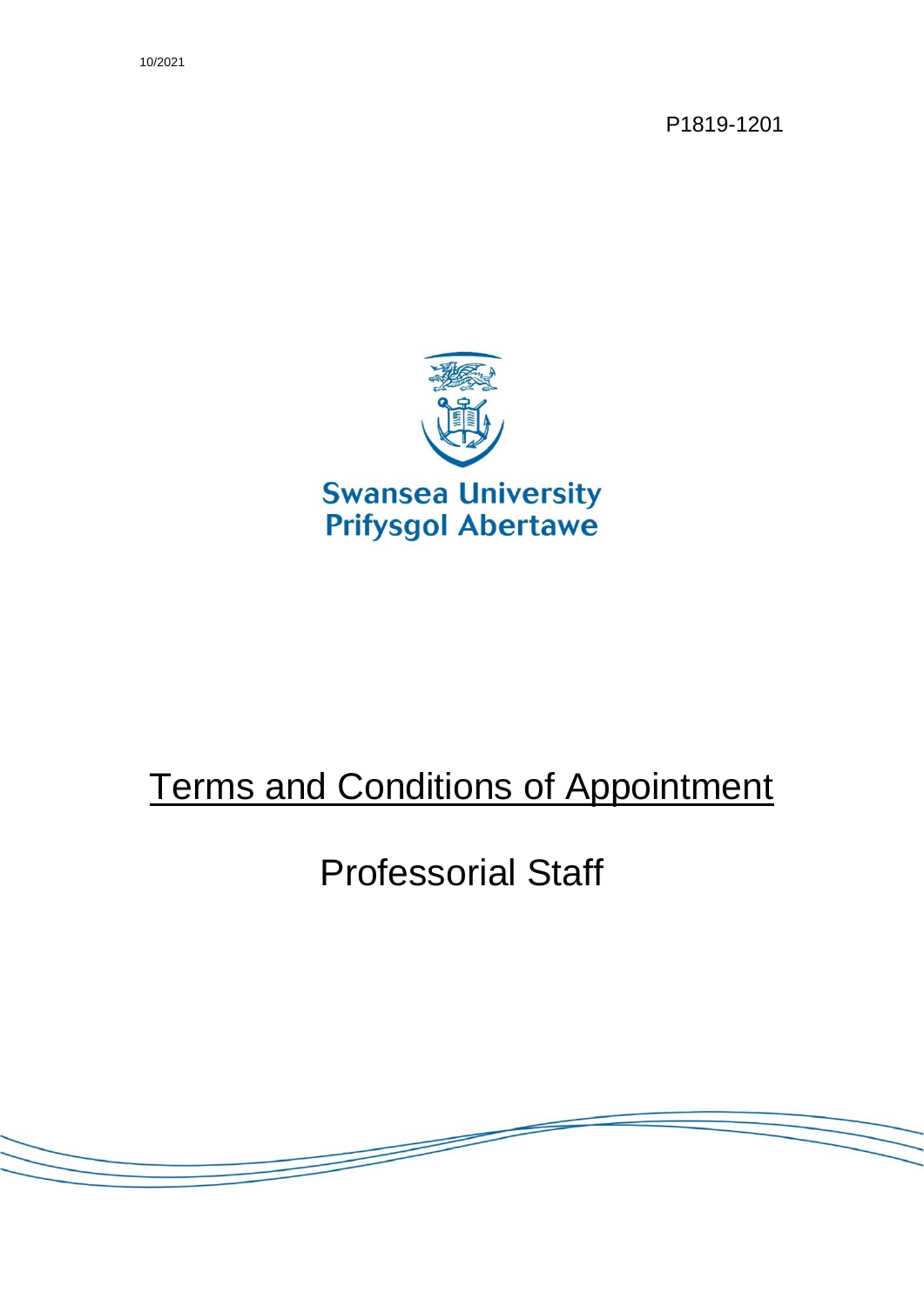#### **Terms and Conditions of Appointment**

#### **Professorial Staff**

Appointments are subject to the Statutes of Swansea University and to the conditions prescribed by resolution of the Council at the time of appointment.

## **DUTIES**

The duties will be as arranged by the Head of College/Department, commensurate with their level of appointment. The detailed duties will be as set out in the job description.

# **PROFESSIONAL DEVELOPMENT**

Members of the Staff are required to continue their professional development through participation in appropriate training and development courses provided by Swansea University. Members of staff are required to engage in the Professional Development Review process.

New members of staff will be required to participate fully in the programme of training in teaching skills provided by the Staff Development Unit if such training has not been received previously.

## **OUTSIDE WORK**

Members of the full time Staff are not permitted to hold any other appointment save with the express approval of the Council in exceptional circumstances, nor to undertake any other duties which interfere with the effective discharge of the duties of the post.

# **FINANCIAL REGULATIONS AND PERSONAL CONSULTANCY**

All appointments are subject to the Policy on Personal Consultancy Services and to the 'Regulations for Internal Financial Management' as may be varied from time to time. Non compliance with these Regulations, where appropriate, may be considered as a disciplinary offence. A copy of these Regulations and those for Personal Consultancy Services are given to all appropriate new members of staff on appointment.

#### **SALARY**

The salary will be as stated in your letter of appointment. The salary is payable monthly by direct credit into a named bank/building society account.

# **HOURS OF WORK**

Full time members of Academic Staff will be required to work not less than 35 hours per week and such additional hours as are necessary for the proper discharge of the duties of their appointments.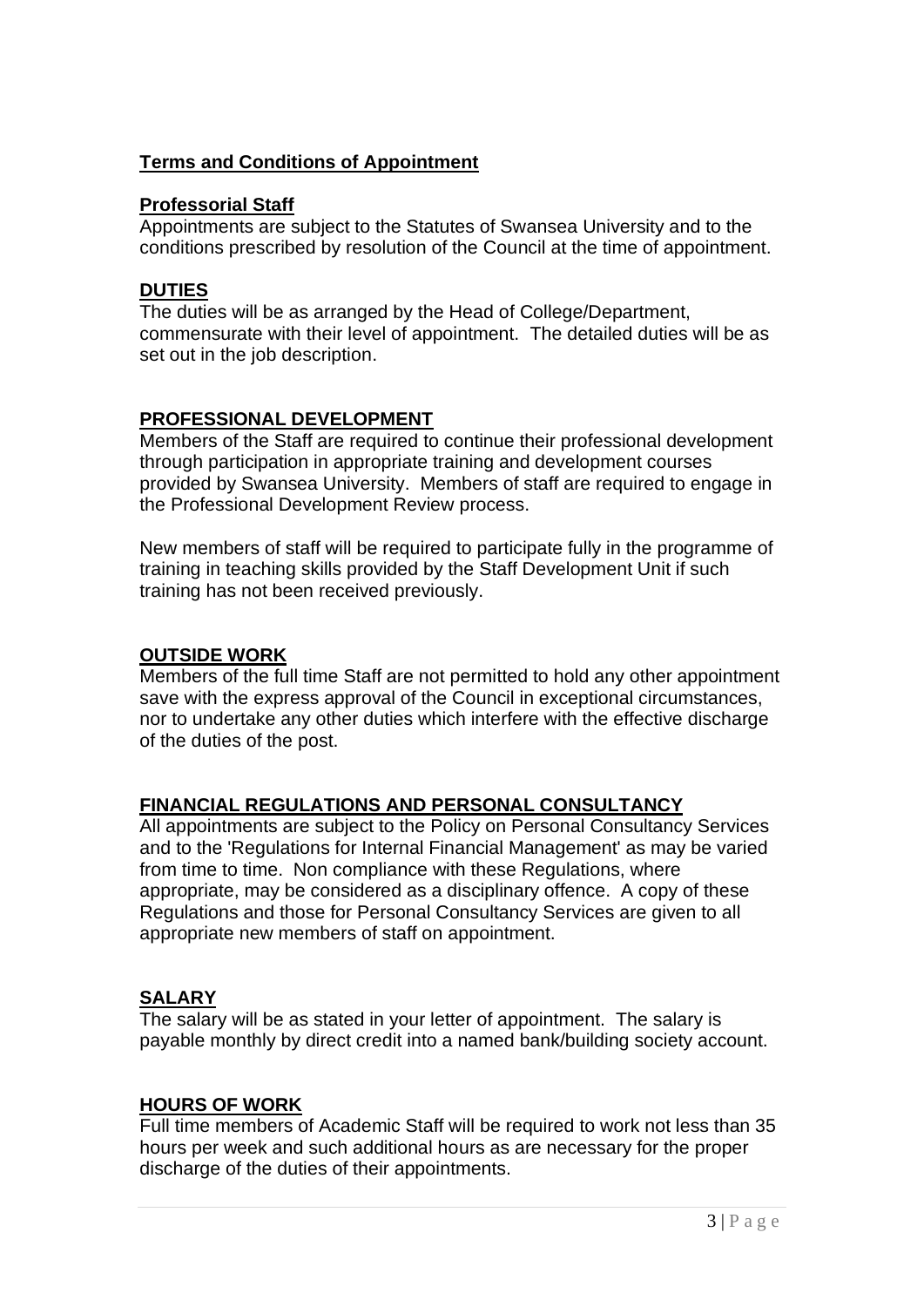The hours of work will be as agreed with the Vice-Chancellor as are necessary for the proper discharge of the duties of appointment.

Part-time hours will be as stated in individual letters of appointment.

It is recognised that fixed working hours do not apply rigidly for members of the Academic staff, who have considerable autonomy to plan their own work.

#### **HOLIDAYS**

The holiday periods will be as arranged with the Vice-Chancellor.

Members of Academic Staff are entitled to 31 days paid annual leave, which includes six days on dates determined by the University. (N.B. Protection arrangements have been agreed for existing staff with leave entitlements in excess of this as at 31 July 2007).

Members of staff are also entitled to 8 paid statutory days in addition to their annual leave entitlement.

Such members of staff who join or leave Swansea University during the course of a leave year are entitled to the appropriate proportion of their annual leave based on completed service.

#### **MEDICAL EXAMINATION AND SICKNESS PAY**

Appointments are subject to a satisfactory medical examination.

Appointments are subject to the regulations of the Sickness Pay Scheme of Swansea University. A copy of the Scheme and of the University's Statement about Statutory Sick Pay is made available to all employees on appointment.

It is the responsibility of the employee to inform the nominated representative in their College/Department by telephone, as early as possible on the first day of absence. They should indicate the reason for the absence and where possible give an indication of the anticipated duration of the absence.

In exceptional cases a telephone call from a friend or relative will be accepted.

Throughout the period of absence, employees are required to keep their manager (or nominated representative) informed of their progress and when they are expecting to be able to return to work. The frequency of this contact can be agreed, dependant on the reason for the absence and the expected timescale for recovery.

Failure to provide the necessary certification could lead to sick pay being suspended until the documentation is received. In the case of continued failure to provide certification, disciplinary action may be taken.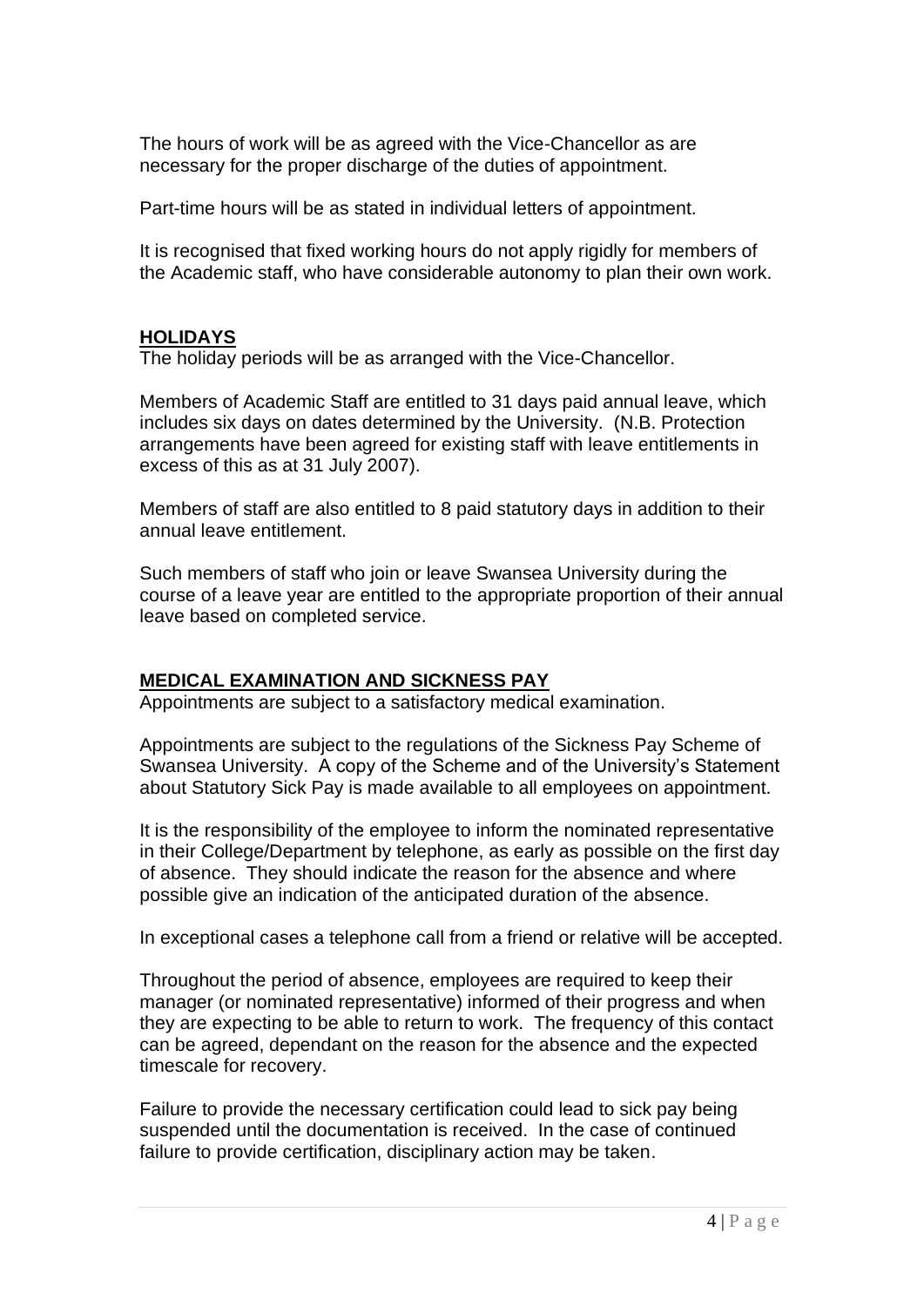For periods of sickness between 1-7 calendar days staff must complete a Self Certificate Form, as required by both the University's Occupational Sick Pay Scheme and Statutory Sick Pay procedures. This form will be completed when the individual has returned to work as part of their Return to Work Review The form is then signed by the Line Manager (or nominated representative) and forwarded to the Human Resources Department.

For periods of sickness lasting more than 7 calendar days staff who are absent due to sickness for more than seven consecutive calendar days must obtain a doctor's certificate. This certificate should be sent to the designated individual in Swansea University on the seventh day of absence, or as soon as practicable.

If the absence continues and further medical certificates are required, then where possible these should be received by Swansea University before the previous certificate expires. In cases where this is not possible, i.e. for reasons outside the individual's control, the individual must inform their line manager prior to the expiry of the current certificate.

Before any return to work, if an absence warrants a Doctor's Statement, such a Statement indicating fitness to return should be produced.

(NB: Please note the importance of providing these Certificates, as under the rules of Statutory Sick Pay, Swansea University is entitled to withhold payment of Statutory Sick Pay if there is late notification of absence).

#### **ACCIDENTS AT WORK**

In all cases where an injury is sustained at work, the injury must be immediately reported to the Head of College and an official Swansea University Accident Report must be completed. This is obtainable from the College Health & Safety Coordinator, Security Office or the Internet at [http://www.swansea.ac.uk/estates-and-facilities](http://www.swansea.ac.uk/estates-and-facilities-management/healthsafety/formsdocuments/)[management/healthsafety/formsdocuments/](http://www.swansea.ac.uk/estates-and-facilities-management/healthsafety/formsdocuments/)

#### **Universities Superannuation Scheme (USS)**

From 1 July 2013, employees who are aged between 22 and State Pension Age and who earn above the monthly threshold set by Government for the current tax year, will be automatically enrolled into USS and will join the USS Retirement Income Builder.

With effect from 1 October 2021, employees contribute 9.8% of their pensionable pay into the scheme each month. With effect from 1 April 2022 the University will contribute 21.6%. Please note that these rates are subject to change.

[Further information about](https://www.uss.co.uk/for-members) USS can be found at: For members (uss.co.uk) [and](https://staff.swansea.ac.uk/professional-services/finance-swansea-university/pensions/pensions-uss/)  USS - Swansea University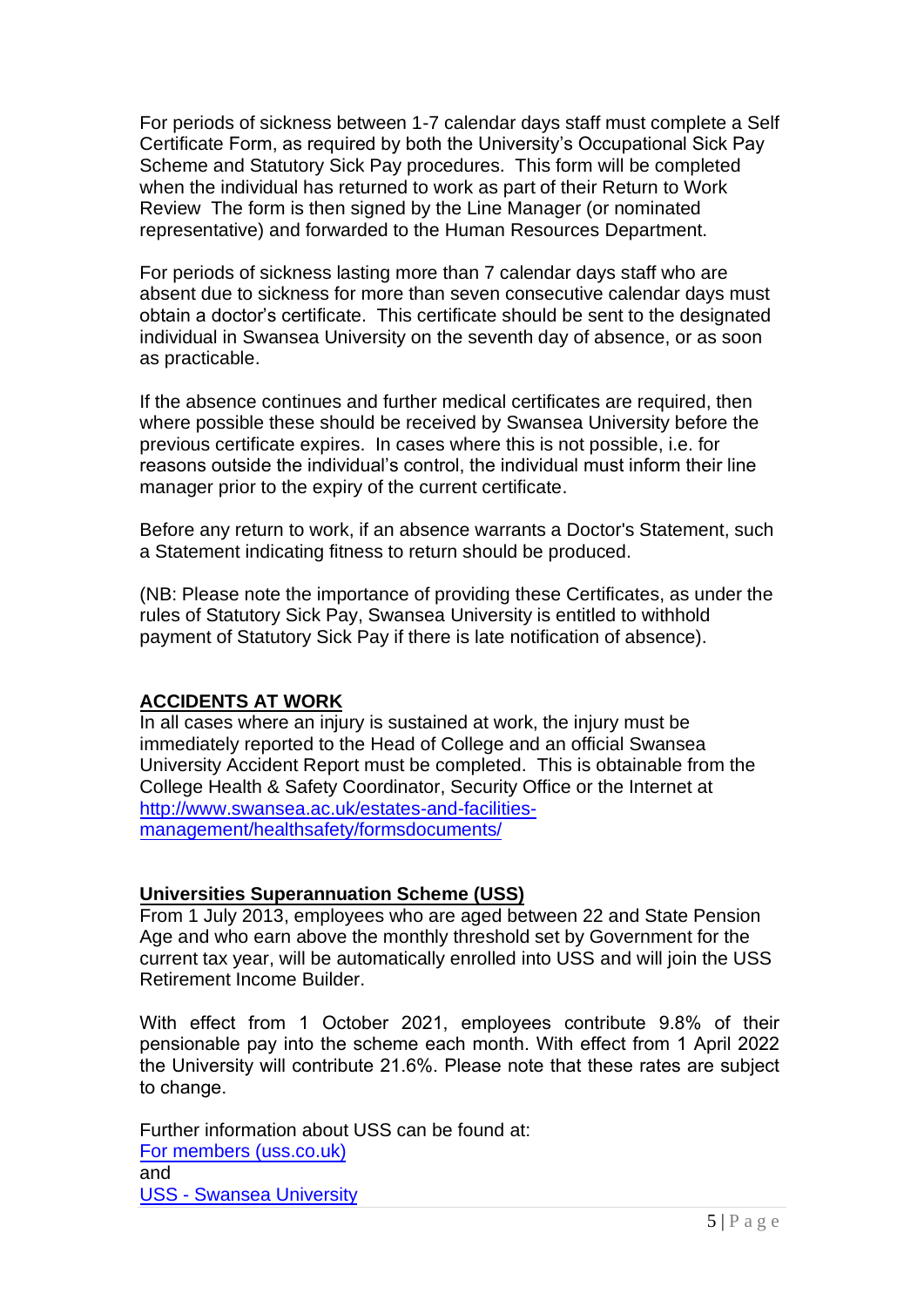Employees who are aged between 16 and 74 and who earn less than the monthly threshold in any given month can still join USS. In order to do so, the employee should contact the Swansea University Pensions section via an email [\(pensions@swansea.ac.uk](mailto:pensions@swansea.ac.uk) ) or via a self-signed letter, containing the phrase "I confirm I personally submitted this notice to join a workplace pension scheme".

#### **PENSION+ (Salary Sacrifice)**

From 1 August 2009 the University introduced asalary sacrifice scheme for pension contributions called Pension+. Pension+ is not another pension scheme but a more effective way of paying your USS pension contributions. By participating you do not pay national insurance contributions on your contributions to USS.

When you join the pension scheme you will automatically be entered into Pension+. Participating in Pension+ then forms part of your contractual terms and conditions of employment.

Participation in Pension+ will not affect your pension scheme benefits or your basic state pension. However, if you are likely to be at the University for less than 2 years and wish to receive a refund of your pension contributions on leaving, you will not be able to do this if you participate in Pension+ and you may wish to consider opting out of Pension+. Please contact the Pensions Section within one month of commencing employment if you wish to opt out of Pension+.

#### **OPTING OUT**

You can choose to opt out of USS if you want to, but if you stay in you will have your own pension in addition to the State pension when you retire. If you wish to opt out of USS, please complete the 'Notice to opt out or withdraw from USS form'' which can be downloaded from: [Thinking of leaving \(uss.co.uk\)](https://www.uss.co.uk/for-members/leaving-or-already-left/thinking-of-leaving)

Once you have downloaded and completed it, please email it to [pensions@swansea.ac.uk](mailto:pensions@swansea.ac.uk) or send it to Pensions , Finance Department, Singleton Park, Swansea University SA2 8PP.

If you have not participated in Pension+, your completed 'Notice to opt out or withdraw from USS form' must be received within 2 years of the start date of your pension scheme enrolment, to be eligible for a refund of your contributions.

If you have participated in Pension+, your completed 'Notice to opt out or withdraw from USS form' must be received within 3 months of the start date of your pension scheme enrolment, to be eligible for a refund of your contributions.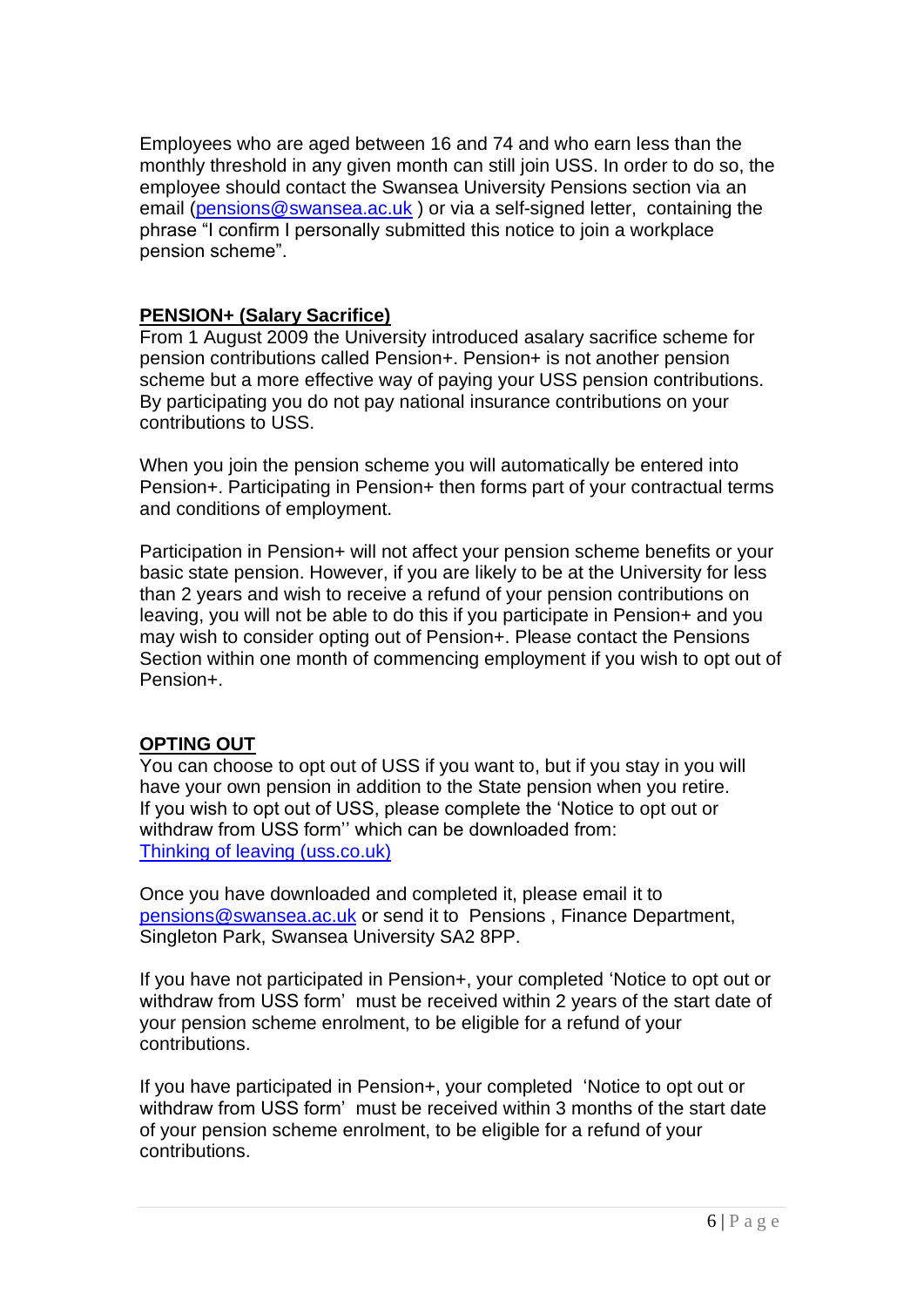If you want to stop making payments after the end of the opt-out period you can do so, but any contributions already made will not be refunded. If you decide to opt out, you can still re-join USS. To do so please contact Pensions via an email [\(pensions@swansea.ac.uk](mailto:pensions@swansea.ac.uk) ) or via a self-signed letter containing the phrase, 'I confirm I personally submitted this notice to join a workplace pension scheme'. Please note that you can re-join only once in any 12-month period.

If you choose to opt out or stop making payments at any time you will be automatically enrolled back into a pension scheme at a later date, usually every three years. We will notify you in advance to inform you that we are auto-enrolling you into the relevant scheme at that time. You will have the choice to opt out again if you wish.

For information on pensions and savings for later life visit: <https://www.gov.uk/workplace-pensions>

Please note that if you are under 75, work or usually work in the UK, and earn over the amount set by the government for the current tax year, we must by law:

- continue to maintain your membership of a scheme that meets certain government standards; and
- if your membership of such a scheme ends (and it is not because of something you do or fail to do), we must by law put you into another scheme that meets government standards straightaway.

#### **NOTICE OF TERMINATION**

Appointments are subject to a full term's notice, in writing, on either side, the summer vacation being reckoned as a term.

The appointments of members of academic staff employed on fixed term contracts are also subject to a full term's notice, in writing, on either side, the summer vacation being reckoned as a term.

#### **FACULTY MEMBERSHIP**

The person appointed will be members of Senate, of the appropriate Faculty of Senate and any other Committees to which they may be appointed by the Council and the Senate.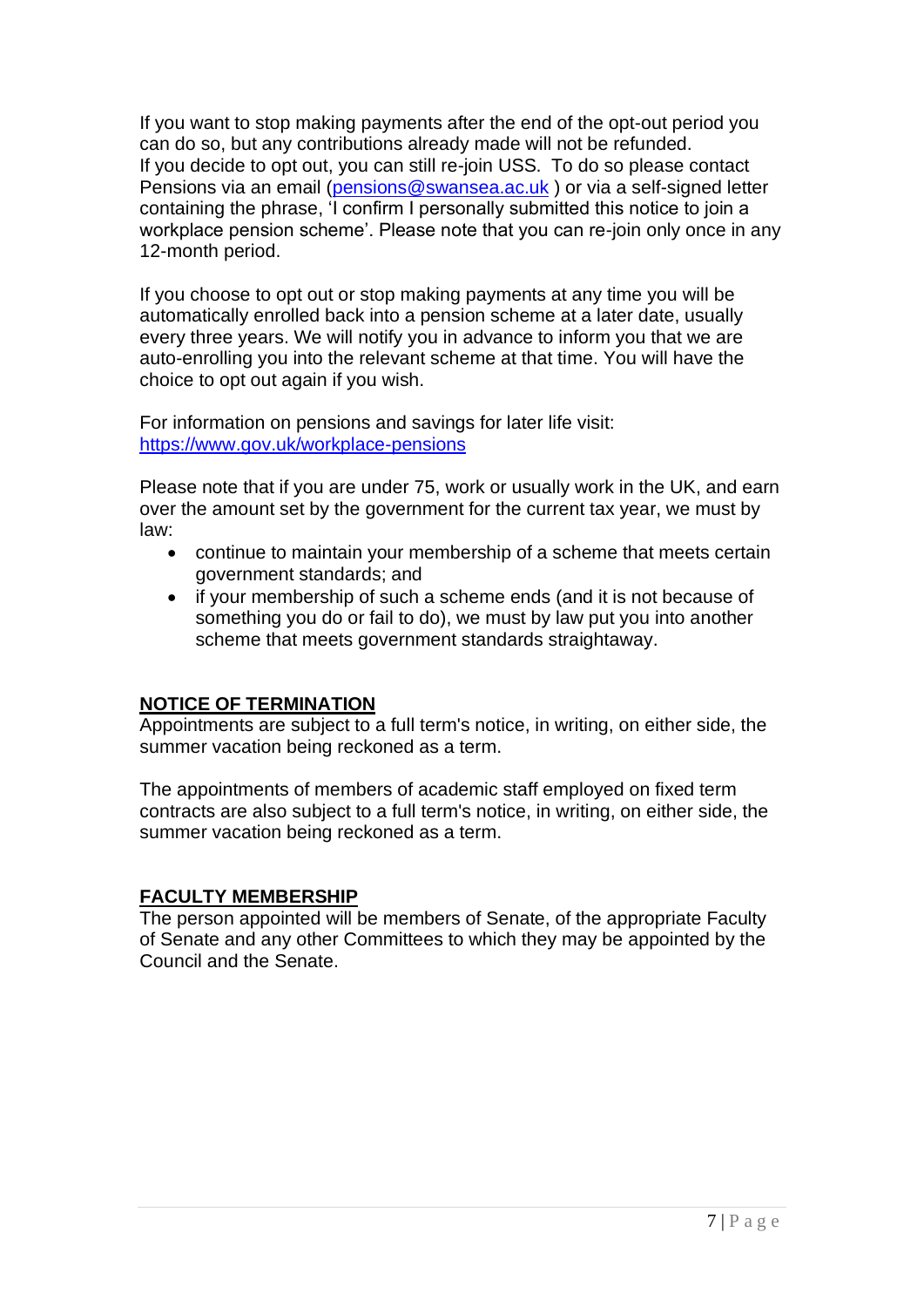# **FAMILY FRIENDLY POLICY**

Swansea University has a Family Friendly Policy which incorporates the following:

- Maternity Leave
- Adoption Leave
- Paternity Leave
- Parental Leave
- Time off for the care of dependants and domestic purposes
- Flexi-time working
- Flexible working arrangements
- Shared Parental Leave

For further information on any of these procedures please contact the Human Resources Department

# **STATUTES AND ORDINANCES**

The appointment is subject to the Statutes of Swansea University and to the conditions prescribed by resolution of the Council at the time of the appointment.

Statute 6 of the University sets out a number of Ordinances which apply to all staff, these have been agreed with Trade Unions and approved by Council in 2010. The Ordinances cover a range of employment situations where formal procedures are required and are as follows:

- Redundancy;
- Non renewal of fixed term contracts and redundancy by way of termination of fixed term funding streams
- Conduct and other substantial reasons for dismissal;
- Capability and performance;
- Incapacity on health grounds;
- Termination of probationary appointments;
- Retirement;
- Termination on grounds of illegality;
- Termination of non-substantive positions;
- Staff grievances:
- Appeals;
- General provisions.

All Ordinances are available to download on the Human Resources Website.

# **DISCIPLINARY PROCEDURES**

The Conduct & Other Substantial Reason for Dismissal and the Capability and Performance Ordinances relate to Disciplinary matters. Copies of the Ordinances are available on the Human Resources Department Website.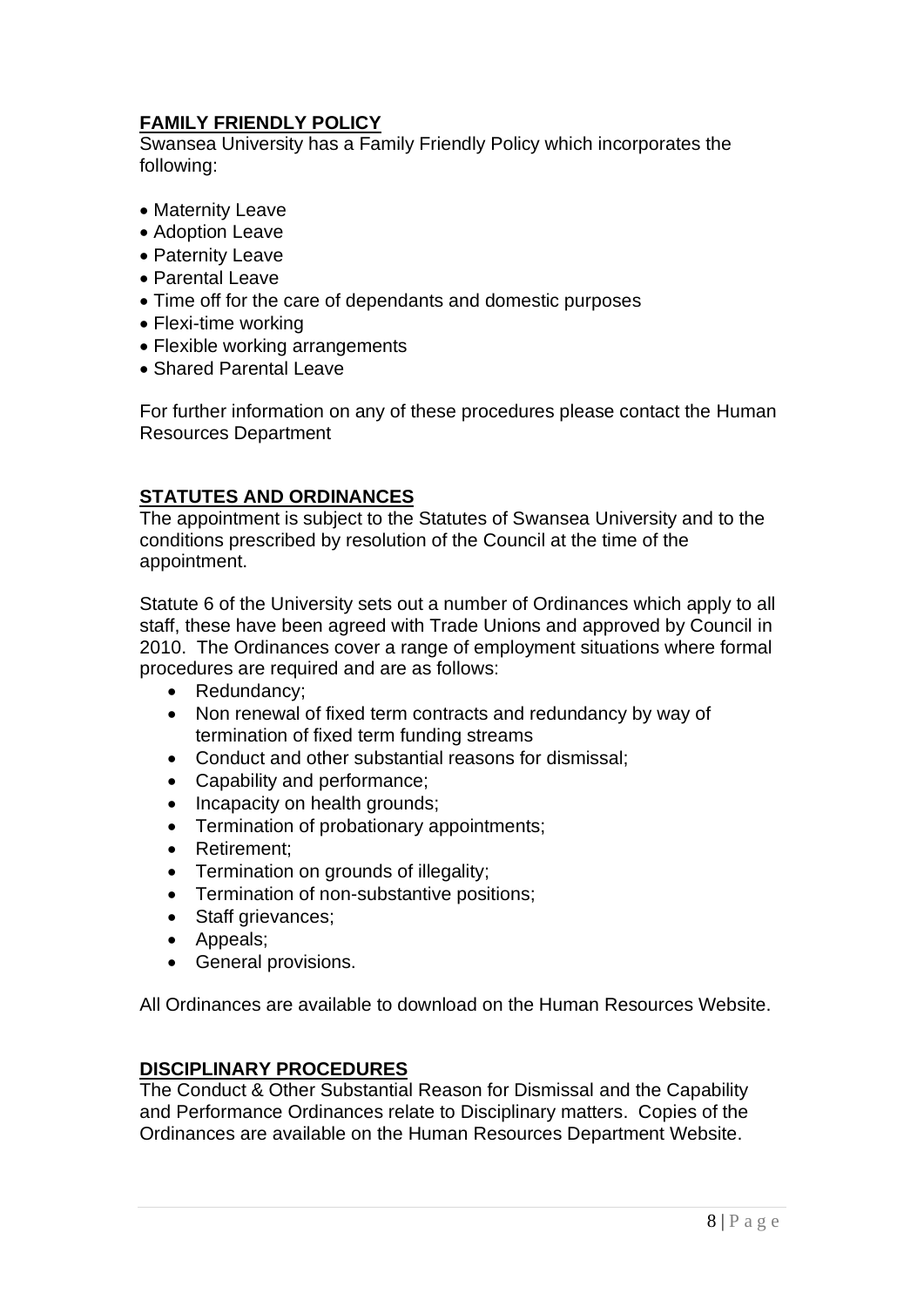In the event of any disciplinary steps being taken against members of staff in line with the Statutes, any appeal against a decision should be made, in accordance with the Appeals Ordinance.

## **GRIEVANCE PROCEDURES**

The Grievance Ordinance allows for grievances by academic members of staff concerning their appointments or employment where those grievances relate:

- (a) To matters affecting themselves as individuals; or
- (b) To matters affecting their personal dealings or relationships with other staff of Swansea University, not being matters for which express provision is made elsewhere in Statute 6.

Members of staff with a grievance which could properly be said to be covered by (a) and (b) above should raise the matter with their Head of College in the first instance.

For matters relating to harassment, the University's Dignity at Work and Study guidance set out procedures for dealing with these matters on an informal and formal basis.

Further details of the Grievance Ordinance and Dignity at Work and Study are available on the Human Resources Website.

# **COLLECTIVE AGREEMENTS**

A Joint Negotiating Committee for Higher Education Staff (JNCHES) has been established to undertake collective bargaining for all higher education staff groups. The JNCHES has an independent Chair with Joint Secretaries appointed by the Universities and Colleges Employers' Association (UCEA) and the trade unions.

#### **TRADE UNION MEMBERSHIP**

Swansea University recognizes the University and College Union (UCU), UNISON, and UNITE as the appropriate trade unions to negotiate on behalf of staff, as appropriate to grade and job family.

Swansea University wishes to make clear to staff that, although it is not a condition of employment in Swansea University that a member of staff should be a member of a trade union, Swansea University welcomes their membership of the above Unions and their participation in that Union's activities.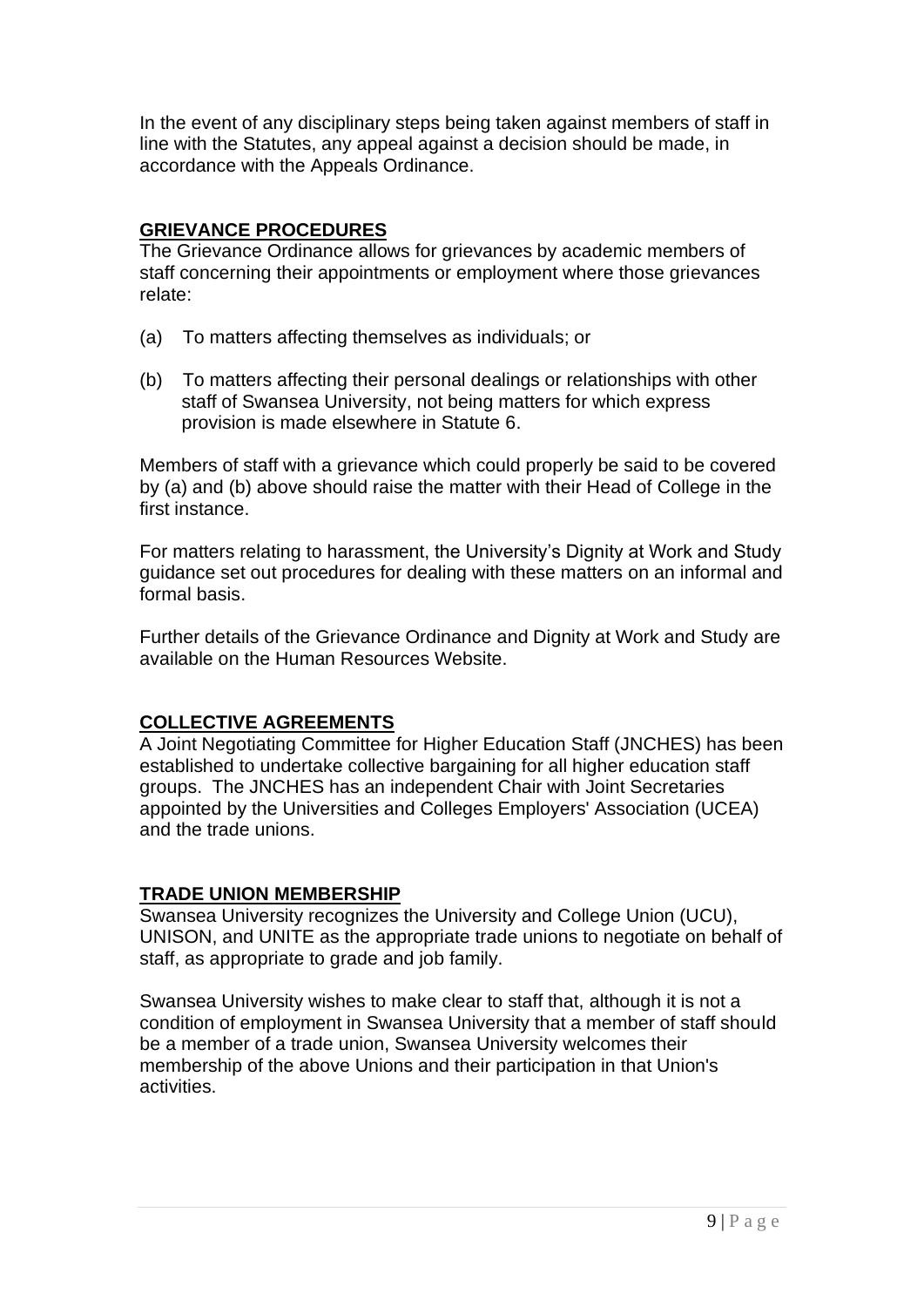# **REMOVAL EXPENSES**

Removal expenses, including the removal of the household effects and the reimbursement of legal and other approved expenses involved in selling and buying property up to a maximum of £8000 will be paid to newly appointed members of Professorial Staff.

Appointments for less than three years will not be eligible for removal expenses.

Further details on Removal Expenses (including the detail of eligible expenses) are contained within the University's Financial Regulations. Please note that the University reserves the right to reclaim any expenses paid should the member of staff resign within one year of commencing employment.

# **INTELLECTUAL PROPERTY RIGHTS**

Appointments are subject to the "Intellectual Property Clause" which is included in Swansea University's policy on Intellectual Property. A copy of this policy is given to all employees on appointment.

#### **DECLARATION OF OUTSIDE INTERESTS**

It is a requirement that all members of staff ensure their declaration of outside interests is kept up-to-date, as and when any relevant changes in circumstance arise.

# **DATA PROTECTION**

Members of Staff shall not use, nor cause to be used, any Swansea University equipment or material or privately owned equipment for the purpose of constructing, maintaining or processing files of personal data (as defined by the Data Protection Act 1998) in connection with their duties except with the knowledge and approval of the Swansea University's Data Protection Officer.

Members of Staff shall in all cases abide by the data protection principles as contained in the Data Protection Act 1998. Copies of these principles may be obtained from the Data Protection Officer of Swansea University.

# **ELIGIBILITY TO WORK IN THE UNITED KINGDOM**

Appointments are made subject to the production of original documentation demonstrating the individual's eligibility to work in the United Kingdom. The University is required by law to ensure that only those legally entitled to live and work in the United Kingdom can commence employment. In addition, the University is required to carry out checks on all employees to ensure compliance with this requirement.